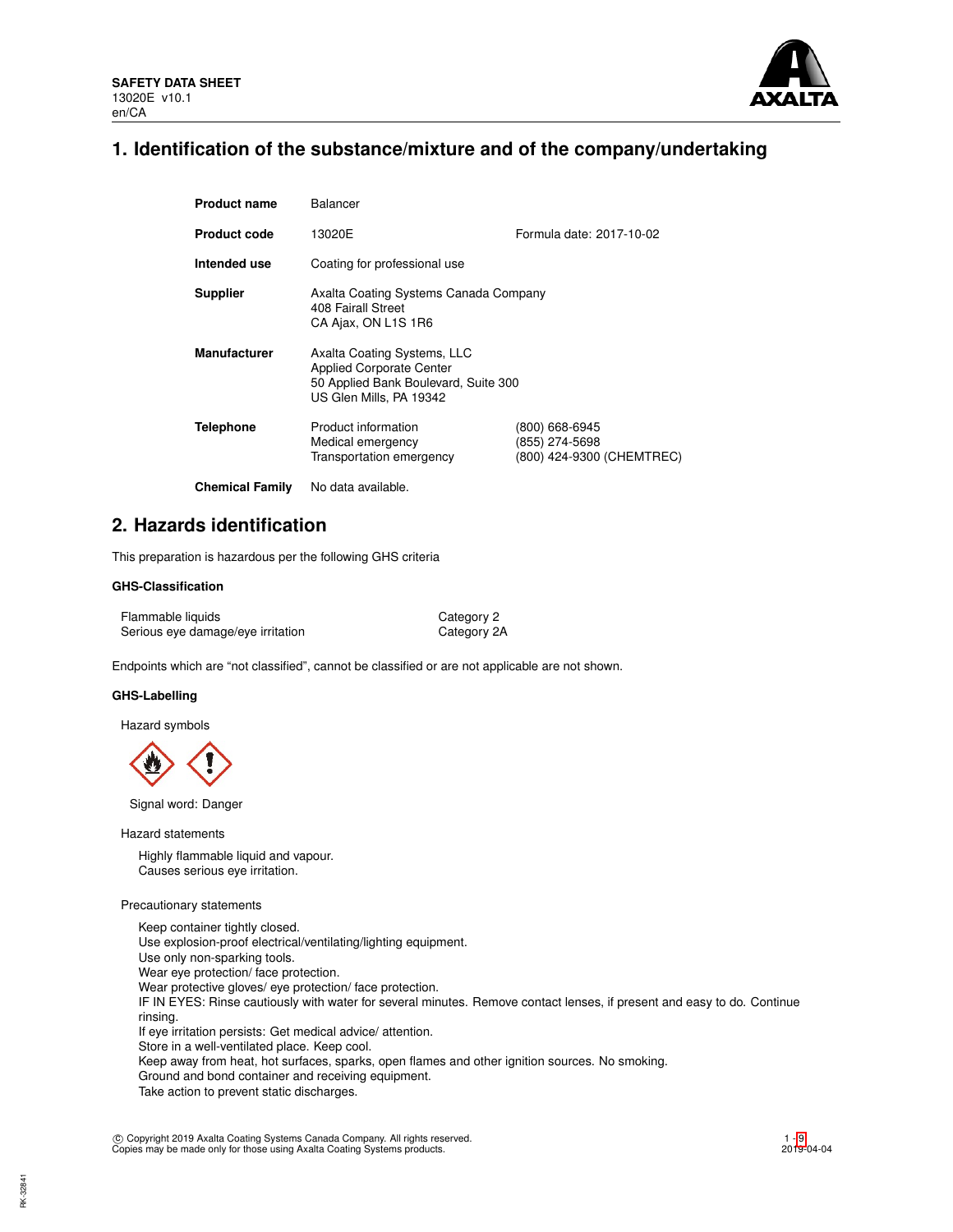

IF ON SKIN (or hair): Take off immediately all contaminated clothing. Rinse skin with water or shower.

### **Other hazards which do not result in classification**

Intentional misuse by deliberately concentrating and inhaling the contents may be harmful or fatal.

**The following percentage of the mixture consists of ingredient(s) with unknown acute toxicity:**  $0 %$ 

# **3. Composition/information on ingredients**

Mixture of synthetic resins and solvents

### **Components**

| CAS-No.    | Chemical name           | Concentration |
|------------|-------------------------|---------------|
| 141-78-6   | Ethyl acetate           | $10 - 30%$    |
| 64742-95-6 | Aromatic hydrocarbon    | $1 - 5%$      |
| 95-63-6    | 1,2,4-trimethyl benzene | $0.5 - 1.5\%$ |
| 142-82-5   | Heptane                 | $0.5 - 1.5\%$ |

Actual concentration ranges withheld as a trade secret. Non-regulated ingredients 80 - 90%

## **4. First aid measures**

### **Eye contact**

Remove contact lenses. Irrigate copiously with clean, fresh water for at least 15 minutes, holding the eyelids apart. Seek medical advice.

### **Skin contact**

Do NOT use solvents or thinners. Take off all contaminated clothing immediately. Wash skin thoroughly with soap and water or use recognized skin cleanser. If skin irritation persists, call a physician.

### **Inhalation**

Avoid inhalation of vapour or mist. Move to fresh air in case of accidental inhalation of vapours. If breathing is irregular or stopped, administer artificial respiration. If unconscious place in recovery position and seek medical advice. If symptoms persist, call a physician.

### **Ingestion**

If swallowed, seek medical advice immediately and show this safety data sheet (SDS) or product label. Do NOT induce vomiting. Keep at rest.

### **Most Important Symptoms/effects, acute and delayed**

### **Inhalation**

May cause nose and throat irritation. May cause nervous system depression characterized by the following progressive steps: headache, dizziness, nausea, staggering gait, confusion, unconsciousness. Reports have associated repeated and prolonged overexposure to solvents with permanent brain and nervous system damage. If this product mixed with an isocyanate activator/hardener (see SDS for the activator), the following health effects may apply: Exposure to isocyanates may cause respiratory sensitization. This effect may be permanent. Symptoms include an asthma-like reaction with shortness of breath, wheezing, cough or permanent lung sensitization. This effect may be delayed for several hours after exposure. Repeated overexposure to isocyanates may cause a decrease in lung function, which may be permanent. Individuals with lung or breathing problems or prior reactions to isocyanates must not be exposed to vapors or spray mist of this product.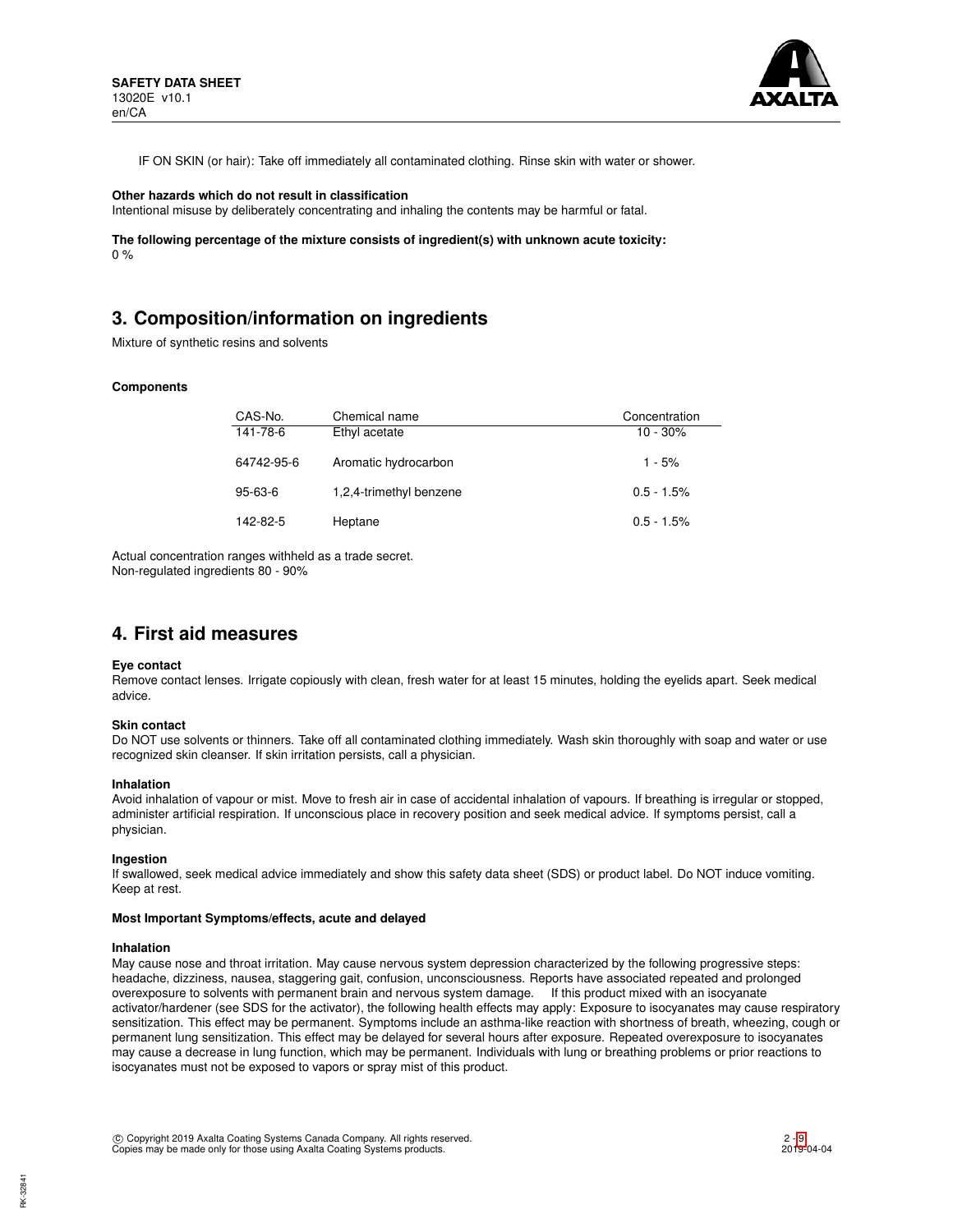

## **Ingestion**

May result in gastrointestinal distress.

### **Skin or eye contact**

May cause irritation or burning of the eyes. Repeated or prolonged liquid contact may cause skin irritation with discomfort and dermatitis. If this product is mixed with an isocyanate, skin contact may cause sensitization.

### **Indication of Immediate medical attention and special treatment needed if necessary**

No data available on the product. See section 3 and 11 for hazardous ingredients found in the product.

# **5. Firefighting measures**

### **Suitable extinguishing media**

Universal aqueous film-forming foam, Carbon dioxide (CO2), Dry chemical

### **Extinguishing media which shall not be used for safety reasons**

High volume water jet

### **Hazardous combustion products**

CO, CO2, smoke, and oxides of any heavy metals that are reported in "Composition, Information on Ingredients" section.

### **Fire and Explosion Hazards**

Flammable liquid. Vapor/air mixture will burn when an ignition source is present.

## **Special Protective Equipment and Fire Fighting Procedures**

Full protective flameproof clothing should be worn as appropriate. Wear self-contained breathing apparatus for firefighting if necessary. In the event of fire, cool tanks with water spray. Do not allow run-off from fire fighting to enter public sewer systems or public waterways.

# **6. Accidental release measures**

## **Procedures for cleaning up spills or leaks**

Ventilate area. Remove sources of ignition. Prevent skin and eye contact and breathing of vapor. If the material contains, or is mixed with an isocyanate activator/hardener: Wear a positive-pressure, supplied-air respirator (NIOSH approved TC-19C), eye protection, gloves and protective clothing. Pour liquid decontamination solution over the spill and allow to sit at least 10 minutes. Typical decontamination solutions for isocyanate containing materials are: 20% Surfactant (Tergitol TMN 10) and 80% Water OR 0 -10% Ammonia, 2-5% Detergent and Water (balance) Pressure can be generated. Do not seal waste containers for 48 hours to allow C02 to vent. After 48 hours, material may be sealed and disposed of properly. If material does not contain or is not mixed with an isocyanate activator/hardener: Wear a properly fitted air-purifying respirator with organic vapor cartridges (NIOSH approved TC-23C), eye protection, gloves and protective clothing. Confine, remove with inert absorbent, and dispose of properly.

### **Environmental precautions**

Do not let product enter drains. Notify the respective authorities in accordance with local law in the case of contamination of rivers, lakes or waste water systems.

# **7. Handling and storage**

### **Precautions for safe handling**

Observe label precautions. Keep away from heat, sparks, flame, static discharge and other sources of ignition. VAPORS MAY CAUSE FLASH FIRE. Close container after each use. Ground containers when pouring. Do not transfer contents to bottles or unlabeled containers. Wash thoroughly after handling and before eating or smoking. Do not store above 49 °C (120 °F). If material is a coating: do not sand, flame cut, braze or weld dry coating without a NIOSH approved air purifying respirator with particulate filters or appropriate ventilation , and gloves. Combustible dust clouds may be created where operations produce fine material (dust). Avoid formation of significant deposits of material as they may become airborne and form combustible dust clouds. Build up of fine material should be cleaned using gentle sweeping or vacuuming in accordance with best practices. Cleaning methods (e.g. compressed air) which can generate potentially combustible dust clouds should not be used.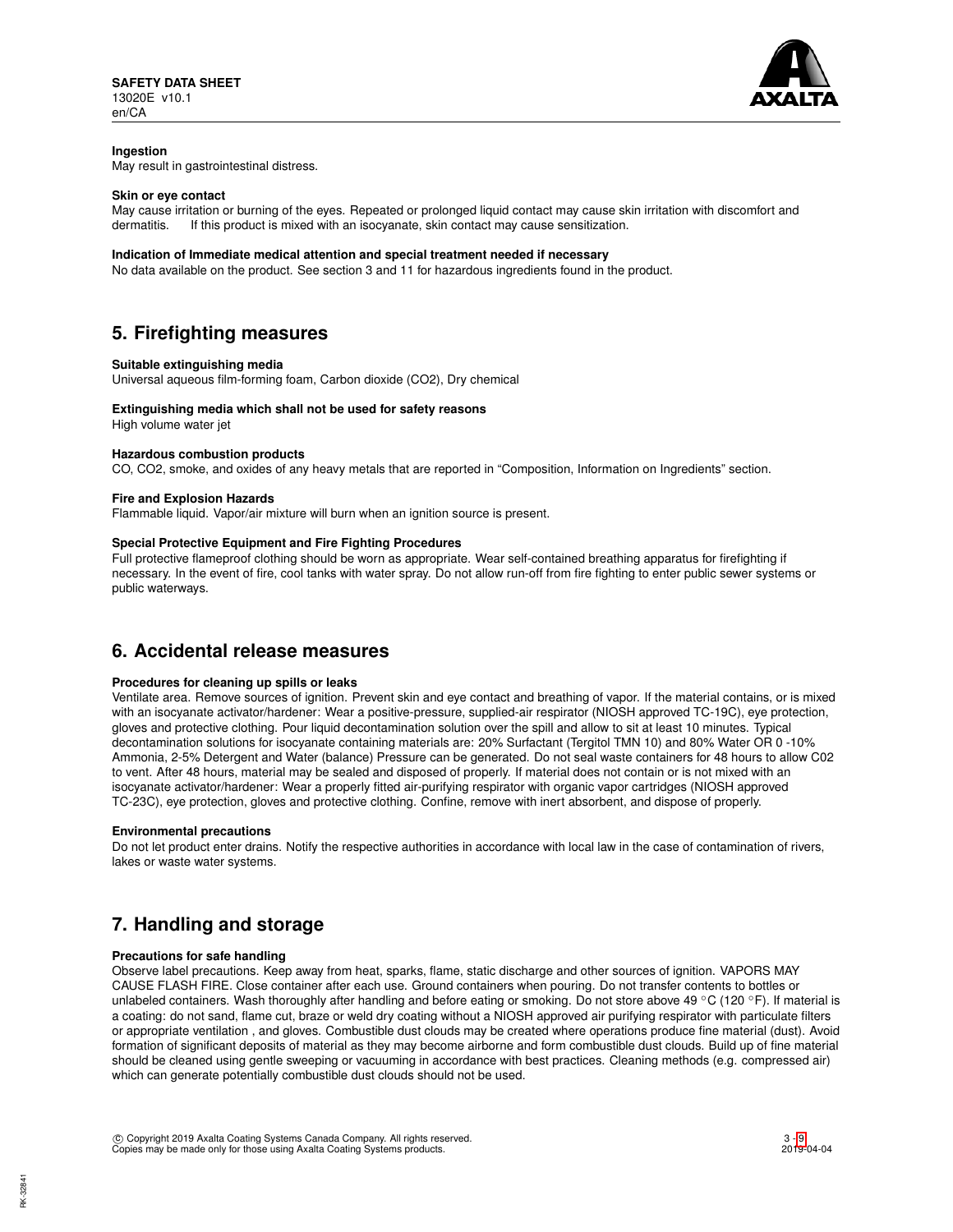

### **Advice on protection against fire and explosion**

Solvent vapours are heavier than air and may spread along floors. Vapors may form explosive mixtures with air and will burn when an ignition source is present. Always keep in containers of same material as the original one. Never use pressure to empty container: container is not a pressure vessel. The accumulation of contaminated rags may result in spontaneous combustion. Good housekeeping standards and regular safe removal of waste materials will minimize the risks of spontaneous combustion and other fire hazards.

## **Storage**

### **Requirements for storage areas and containers**

Observe label precautions. Store in a dry, well ventilated place away from sources of heat, ignition and direct sunlight. No smoking. Prevent unauthorized access. Containers which are opened must be carefully resealed and kept upright to prevent leakage.

### **Advice on common storage**

Store separately from oxidizing agents and strongly alkaline and strongly acidic materials.

# **8. Exposure controls/personal protection**

### **Engineering controls and work practices**

Provide adequate ventilation.This should be achieved by a good general extraction and -if practically feasible- by the use of a local exhaust ventilation.If these are not sufficient to maintain concentrations of particulates and solvent vapour below the OEL, suitable respiratory protection must be worn.

### **National occupational exposure limits**

| CAS-No.                  | Chemical name           | Source Time  | Type        | Value     | Note |
|--------------------------|-------------------------|--------------|-------------|-----------|------|
| 141-78-6                 | Ethyl acetate           | ACGIH 8 hr   | <b>TWA</b>  | $400$ ppm |      |
|                          |                         | OSHA 8 hr    | <b>TWA</b>  | $400$ ppm |      |
| $95 - 63 - 6$            | 1,2,4-trimethyl benzene | ACGIH 8 hr   | <b>TWA</b>  | 25 ppm    |      |
|                          |                         | OSHA 8 hr    | <b>TWA</b>  | 25 ppm    |      |
| 142-82-5                 | Heptane                 | ACGIH 15 min | <b>STEL</b> | 500 ppm   |      |
|                          |                         | ACGIH 8 hr   | <b>TWA</b>  | 400 ppm   |      |
|                          |                         | OSHA 8 hr    | <b>TWA</b>  | 500 ppm   |      |
| $\bigcap_{n=1}^{\infty}$ |                         |              |             |           |      |

### **Glossary**

CEIL Ceiling exposure limit

STEL Short term exposure limit<br>TWA Time weighted average

Time weighted average

TWAE Time-Weighted Average

### **Protective equipment**

Personal protective equipment should be worn to prevent contact with eyes, skin or clothing.

## **Respiratory protection**

Do not breathe vapors or mists. When this product is used with an isocyanate activator/hardener, wear a positive-pressure, supplied-air respirator (NIOSH approved TC-19C) while mixing activator/hardener with paint, during application and until all vapors and spray mist are exhausted. If product is used without isocyanate activator/hardener, a properly fitted air-purifying respirator with organic vapor cartridges (NIOSH TC-23C) and particulate filter (NIOSH TC-84A) may be used. Follow respirator manufacturer's directions for respirator use. Do not permit anyone without protection in the painting area. Refer to the hardener/activator label instructions and SDS for further information. Individuals with history of lung or breathing problems or prior reaction to isocyanates should not use or be exposed to this product if mixed with isocyanate activators/hardeners.

### **Eye protection**

Desirable in all industrial situations. Goggles are preferred to prevent eye irritation. If safety glasses are substituted, include splash guard or side shields.

### **Skin and body protection**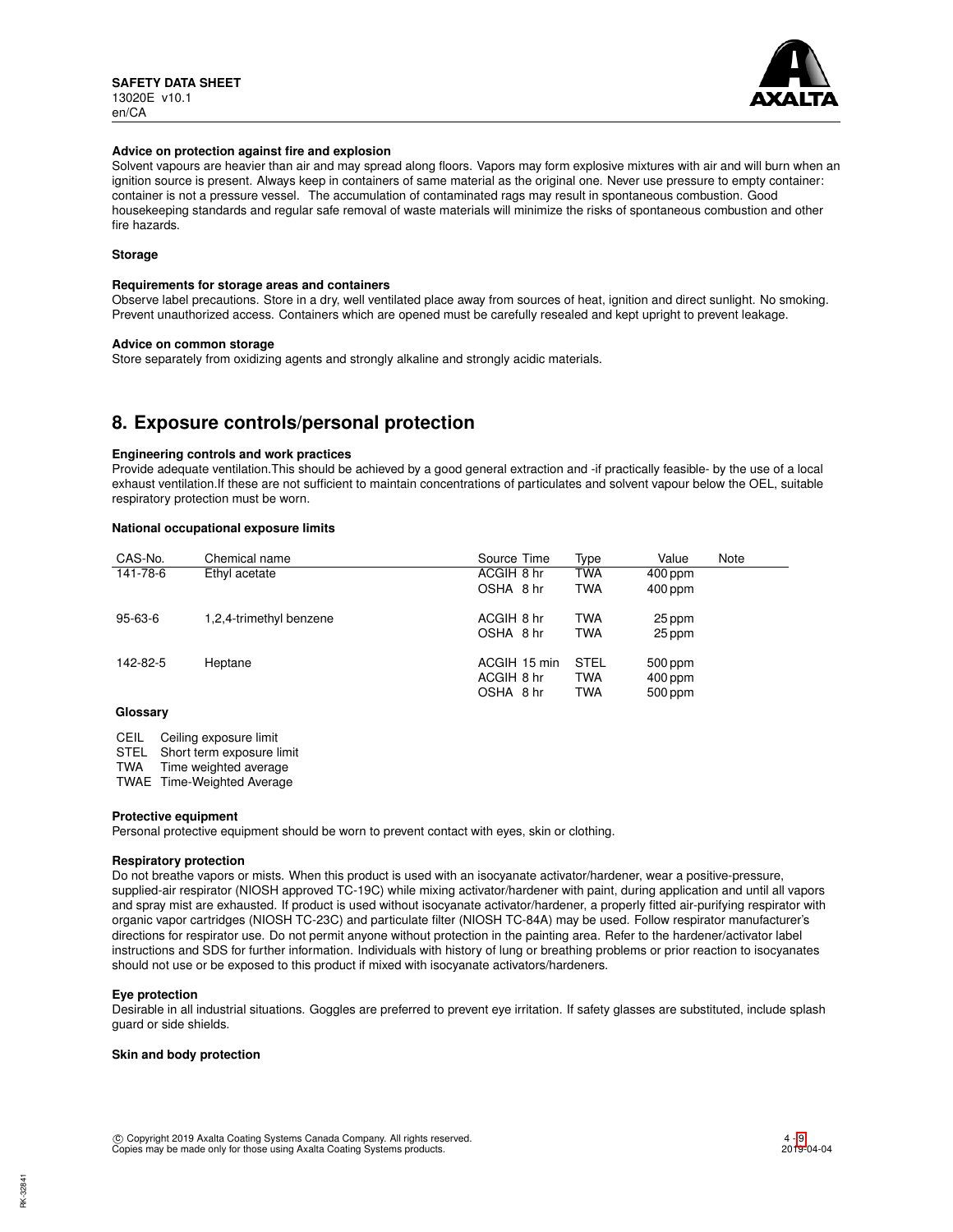

Neoprene gloves and coveralls are recommended.

### **Hygiene measures**

Wash skin thoroughly with soap and water or use recognized skin cleanser. Do NOT use solvents or thinners.

#### **Environmental exposure controls**

Do not let product enter drains.

# **9. Physical and chemical properties**

### **Appearance**

**Form:** liquid **Colour:** clear

| Flash point                                  | $0^{\circ}$ C             |                  |
|----------------------------------------------|---------------------------|------------------|
| Lower Explosive Limit                        | 2.1%                      |                  |
| Upper Explosive Limit                        | 11.4 %                    |                  |
| Evaporation rate                             | Slower than Ether         |                  |
| Vapor pressure of principal solvent          | 14.9 hPa                  |                  |
| Solubility of Solvent In Water               | moderate                  |                  |
| Vapor density of principal solvent (Air = 1) | 3                         |                  |
| Approx. Boiling Range                        | 70 °C                     |                  |
| Approx. Freezing Range                       | -83 $^{\circ}$ C          |                  |
| Gallon Weight (Ibs/gal)                      | 8.87                      |                  |
| Specific Gravity                             | 1.06                      |                  |
| Percent Volatile By Volume                   | 22.64%                    |                  |
| Percent Volatile By Weight                   | 19.23%                    |                  |
| Percent Solids By Volume                     | 77.36%                    |                  |
| Percent Solids By Weight                     | 80.77%                    |                  |
| pH (waterborne systems only)                 | Not applicable            |                  |
| Partition coefficient: n-octanol/water       | No data available         |                  |
| Ignition temperature                         | $215\,^{\circ}\mathrm{C}$ | <b>DIN 51794</b> |
| Decomposition temperature                    | Not applicable.           |                  |
| Viscosity (23 $^{\circ}$ C)                  | Not applicable.           | ISO 2431-1993    |
|                                              |                           |                  |

# **10. Stability and reactivity**

### **Stability**

Stable

### **Conditions to avoid**

Stable under recommended storage and handling conditions (see section 7).

## **Materials to avoid**

None reasonably foreseeable.

## **Hazardous decomposition products**

When exposed to high temperatures may produce hazardous decomposition products such as carbon monoxide and dioxide, smoke, oxides of nitrogen.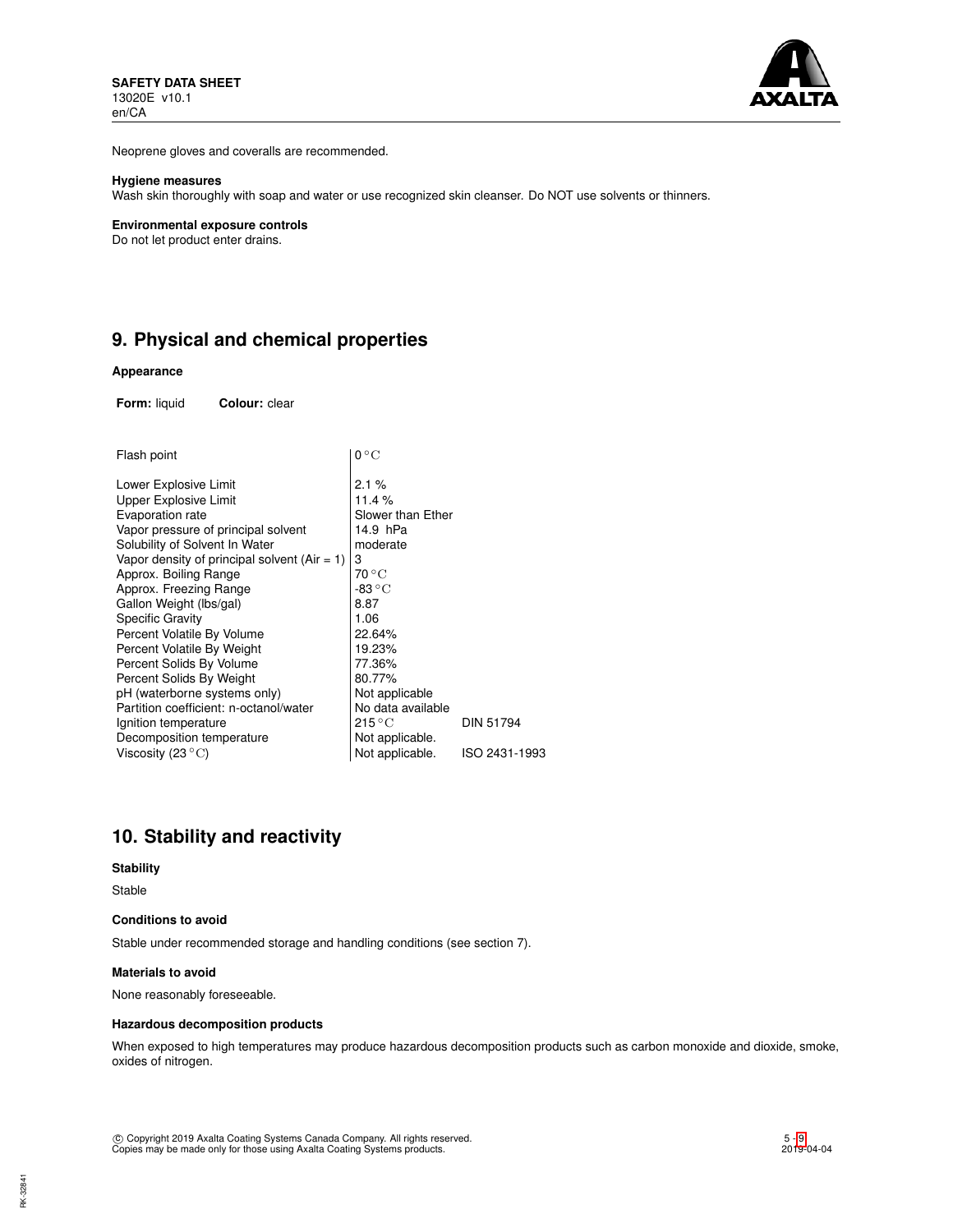

## **Hazardous Polymerization**

Will not occur.

## **Sensitivity to Static Discharge**

Solvent vapors in air may explode if static grounding and bonding is not used during transfer of this product.

## **Sensitivity to Mechanical Impact**

None known.

# **11. Toxicological information**

## **Information on likely routes of exposure**

### **Inhalation**

May cause nose and throat irritation. May cause nervous system depression characterized by the following progressive steps: headache, dizziness, nausea, staggering gait, confusion, unconsciousness. Reports have associated repeated and prolonged overexposure to solvents with permanent brain and nervous system damage. If this product mixed with an isocyanate activator/hardener (see SDS for the activator), the following health effects may apply: Exposure to isocyanates may cause respiratory sensitization. This effect may be permanent. Symptoms include an asthma-like reaction with shortness of breath, wheezing, cough or permanent lung sensitization. This effect may be delayed for several hours after exposure. Repeated overexposure to isocyanates may cause a decrease in lung function, which may be permanent. Individuals with lung or breathing problems or prior reactions to isocyanates must not be exposed to vapors or spray mist of this product.

### **Ingestion**

May result in gastrointestinal distress.

### **Skin or eye contact**

May cause irritation or burning of the eyes. Repeated or prolonged liquid contact may cause skin irritation with discomfort and dermatitis.

**Delayed and immediate effects and also chronic effects from short and long term exposure:**

**Acute oral toxicity** not hazardous

**Acute dermal toxicity** not hazardous

**Acute inhalation toxicity** not hazardous

% of unknown composition: 0 %

### **Skin corrosion/irritation**

Not classified according to GHS criteria

**Serious eye damage/eye irritation**

| Ethyl acetate                       | Category 2A |
|-------------------------------------|-------------|
| 1,2,4-trimethyl benzene Category 2A |             |

**Respiratory sensitisation**

Not classified according to GHS criteria

### **Skin sensitisation**

Not classified according to GHS criteria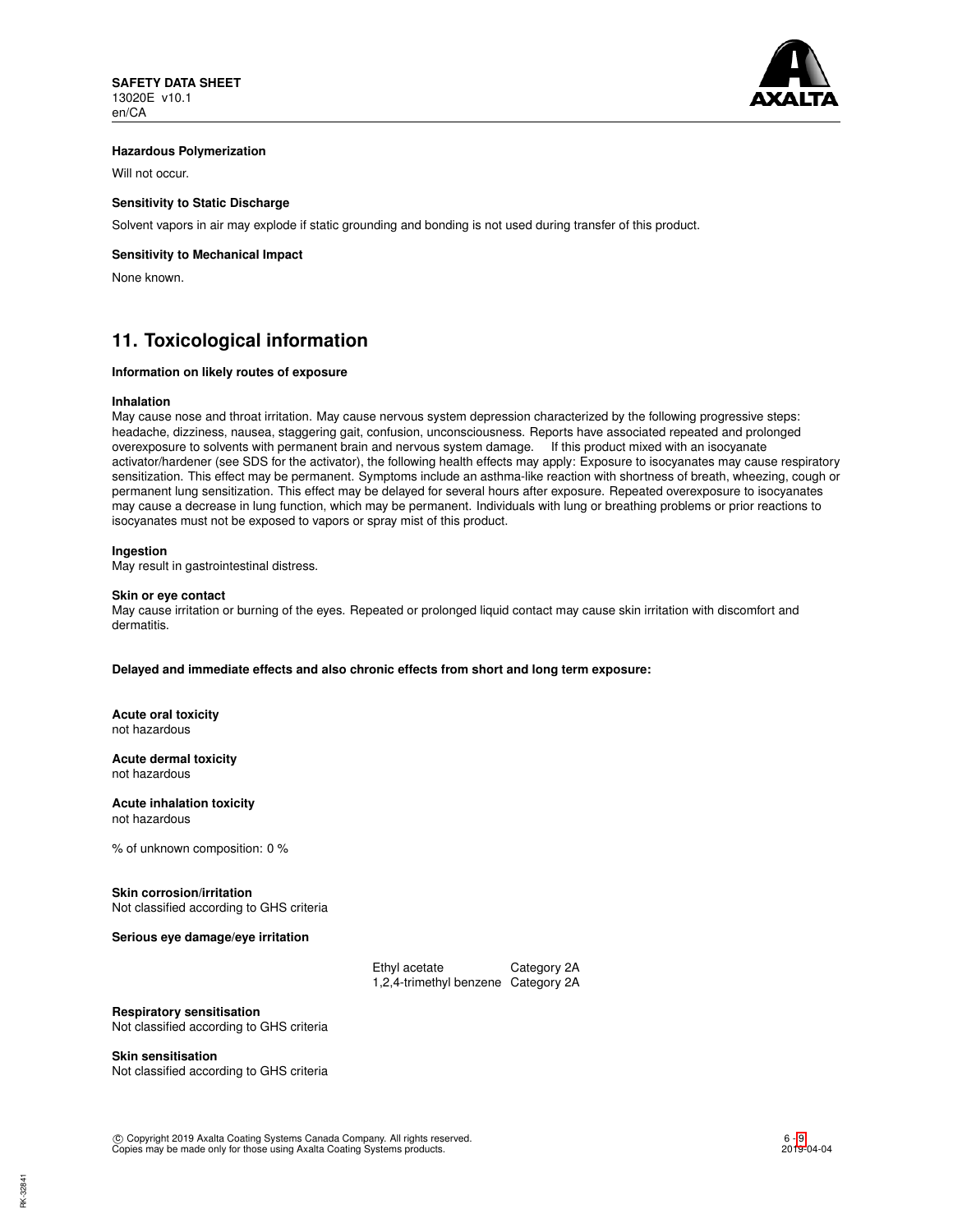**SAFETY DATA SHEET** 13020E v10.1 en/CA



#### **Germ cell mutagenicity** Not classified according to GHS criteria

**Carcinogenicity** Not classified according to GHS criteria

## **Toxicity for reproduction**

Not classified according to GHS criteria

# **Target Organ Systemic Toxicant - Single exposure**

Not classified according to GHS criteria

**Target Organ Systemic Toxicant - Repeated exposure** Not classified according to GHS criteria

**Aspiration toxicity** Not classified according to GHS criteria

#### **Numerical measures of toxicity (acute toxicity estimation (ATE),etc. )** No information available.

## **Symptoms related to the physical, chemical and toxicological characteristics**

Exposure to component solvents vapours concentration in excess of the stated occupational exposure limit may result in adverse health effect such as mucous membrane and respiratory system irritation and adverse effect on kidney, liver and central nervous system. Symptoms and signs include headache, dizziness, fatigue, muscular weakness, drowsiness and in extreme cases, loss of consciousness. Through skin resorbtion, solvents can cause some of the effects described here. Repeated or prolonged contact with the preparation may cause removal of natural fat from the skin resulting in non-allergic contact dermatitis and absorption through the skin. The liquid splashed in the eyes may cause irritation and reversible damage.

# **12. Ecological information**

There are no data available on the product itself. The product should not be allowed to enter drains or watercourses.

# **13. Disposal considerations**

## **Provincial Waste Classification**

Check appropriate provincial and local waste disposal regulations for proper classifications.

## **Waste Disposal Method**

Do not allow material to contaminate ground water systems. Incinerate or otherwise dispose of waste material in accordance with Federal, State, Provincial, and local requirements. Do not incinerate in closed containers.

# **14. Transport information**

## **International transport regulations**

| <b>IMDG (Sea transport)</b><br>UN number:<br>Proper shipping name:               | 1263<br>PAINT                   |  |  |  |
|----------------------------------------------------------------------------------|---------------------------------|--|--|--|
| Hazard Class:<br>Subsidiary Hazard Class:<br>Packing group:<br>Marine Pollutant: | з<br>Not applicable.<br>Ш<br>no |  |  |  |
| <b>ICAO/IATA (Air transport)</b>                                                 |                                 |  |  |  |

UN number: 1263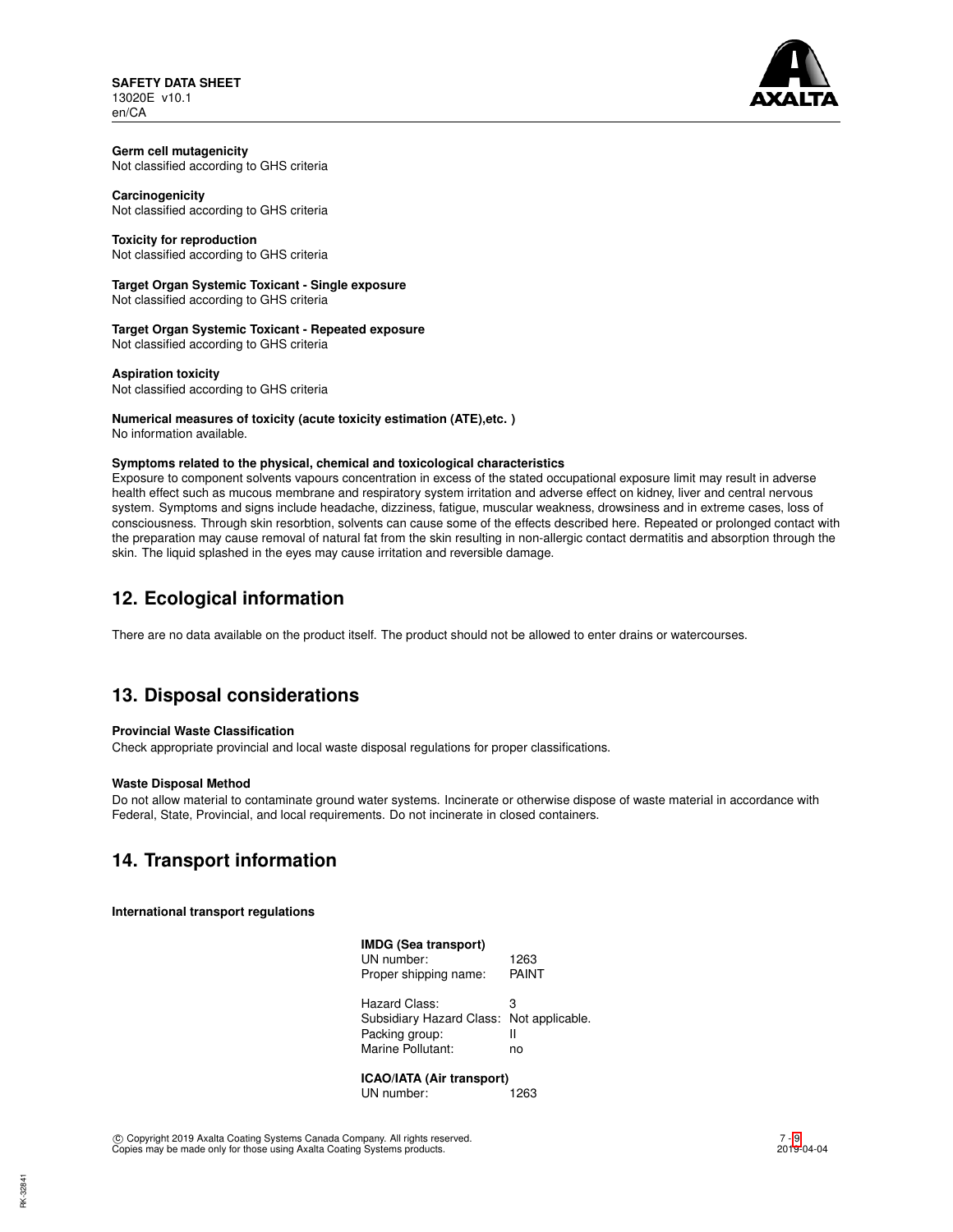

| Proper shipping name:                                                       | PAINT         |
|-----------------------------------------------------------------------------|---------------|
| Hazard Class:<br>Subsidiary Hazard Class: Not applicable.<br>Packing group: | 3<br>Ш        |
| TDG<br>UN number:<br>Proper shipping name:                                  | 1263<br>PAINT |
| Hazard Class:<br>Subsidiary Hazard Class: Not applicable.<br>Packing group: | з             |

## **Matters needing attention for transportation**

Confirm that there is no breakage, corrosion, or leakage from the container before shipping. Be sure to prevent damage to cargo by loading so as to avoid falling, dropping, or collapse. Ship in appropriate containers with denotation of the content in accordance with the relevant statutes and rules.

# **15. Regulatory information**

### **TSCA Status**

In compliance with TSCA Inventory requirements for commercial purposes.

## **DSL Status**

All components of the mixture are listed on the DSL.

### **Photochemical Reactivity**

Photochemically reactive

### **Regulatory information**

|                  |                                 |     |  |                    |     | CERCLA CAA  |     |
|------------------|---------------------------------|-----|--|--------------------|-----|-------------|-----|
|                  | CAS # Ingredient                |     |  | 302 TPQ RQ 311/312 | 313 | RQ(lbs) HAP |     |
|                  | 141-78-6 Ethyl acetate          |     |  | N NR NR C.F        | N   | NR N        |     |
|                  | 64742-95-6 Aromatic hydrocarbon |     |  | N NR NR A.C.F      | N   | NR N        |     |
|                  | 95-63-6 1,2,4-trimethyl benzene |     |  | N NR NR A.C        | Y   | NR I        | - N |
| 142-82-5 Heptane |                                 | N . |  | NR NR A.C.F        | N   | NR I        | N   |

## **Key:**

| <b>EPCRA</b>                                           | Emergency Planning and Community Right-to-know Act (aka Title III, SARA)                                                                                                                                                                       |  |  |  |
|--------------------------------------------------------|------------------------------------------------------------------------------------------------------------------------------------------------------------------------------------------------------------------------------------------------|--|--|--|
| 302                                                    | Extremely hazardous substances                                                                                                                                                                                                                 |  |  |  |
| $311/312$ Categories $F =$ Fire Hazard                 | $A = Acute$ Hazard<br>$R =$ Reactivity Hazard $C =$ Chronic Hazard<br>$P =$ Pressure Related Hazard                                                                                                                                            |  |  |  |
| 313 Information                                        | Section 313 Supplier Notification - The chemicals listed above with<br>a 'Y' in the 313 column are subject to reporting requirements of<br>Section 313 of the Emergency Planning and Community<br>Right-to-Know act of 1986 and of 40 CFR 372. |  |  |  |
| <b>CERCLA</b><br><b>HAP</b><br><b>TPQ</b><br><b>RQ</b> | Comprehensive Emergency Response, Compensation and Liability Act of 1980.<br>Listed as a Clean Air Act Hazardous Air Pollutant.<br>Threshold Planning Quantity.<br><b>Reportable Quantity</b>                                                  |  |  |  |